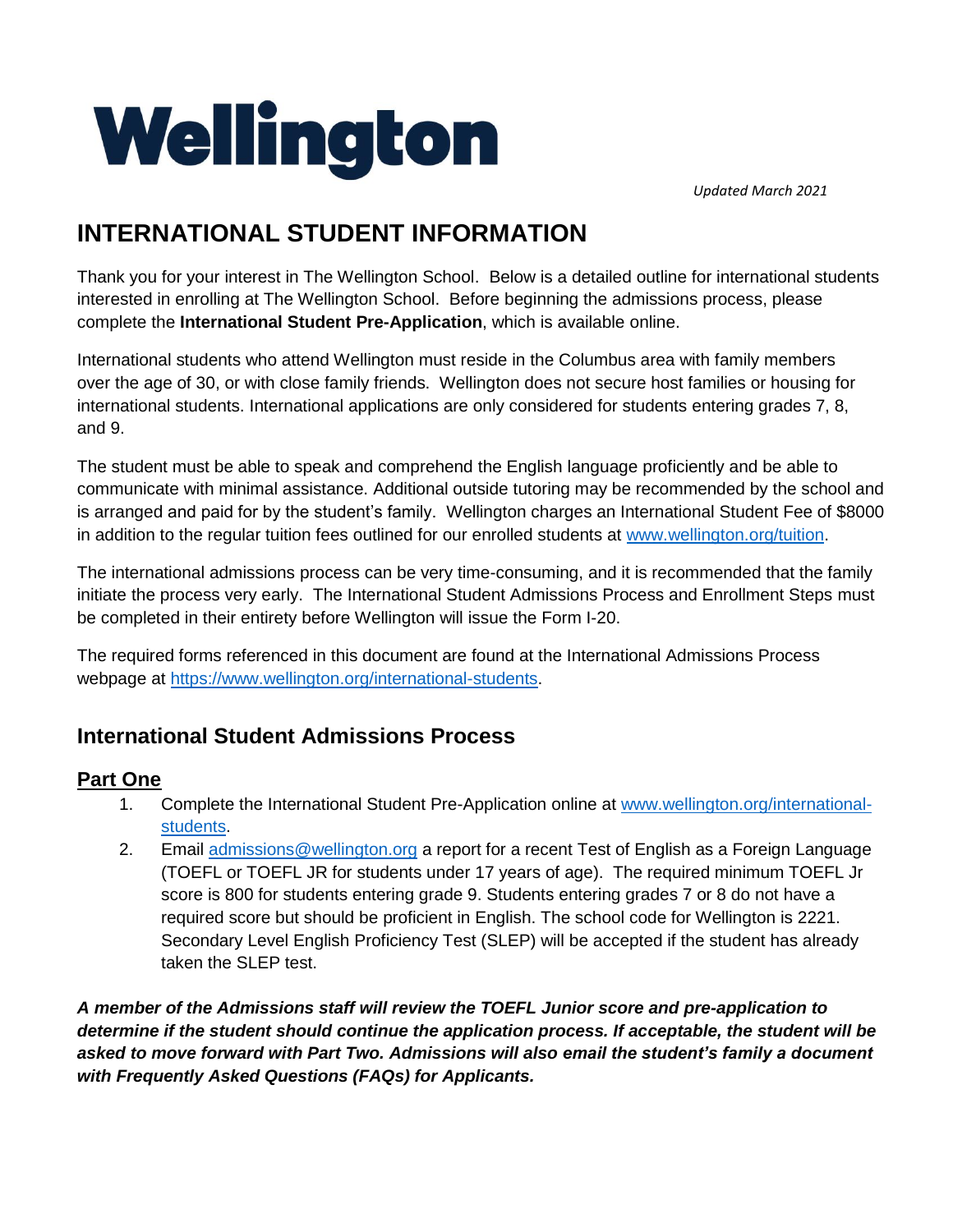### **Part Two**

- 1. Complete the Wellington [Admissions Application](https://forms.veracross.com/Forms/tws/Application/Household.aspx) online and submit the \$150 nonrefundable international application fee online or mail to: The Wellington School 3650 Reed Road Columbus, Ohio 43220 Attention: Admissions Office.
- 2. Upon review of the information submitted, a member of the Admissions staff will contact the student's family or representative to arrange a student interview during a visit, or, if the student will not be in the United States, virtually.

#### *Upon completion of the student interview, a member of the Admissions staff will contact the student's family or representative with instructions about the next steps in the process, as outlined below.*

### **Part Three**

- 1. The student's family will provide a teacher recommendation form to the student's current [English,](https://www.wellington.org/sites/default/files/downloads/2020-09/Teacher-Rec-English-Grades-5-12.pdf) [math,](https://www.wellington.org/sites/default/files/downloads/2020-09/Teacher-Rec-Math-Grades-5-12.pdf) and a [third teacher](https://www.wellington.org/sites/default/files/downloads/2020-09/Teacher-Rec-General-Grades-5-12.pdf) of the student's choice. Teachers will fax the recommendation forms to 614-442-3286 or email their recommendation forms directly to [admissions@wellington.org.](mailto:admissions@wellington.org) It is preferred that the recommendation form be written in English. If that option is not available, the current school's English teacher or a professional translation organization may be used to translate the teacher recommendation forms. All translations must be signed by the translator. In addition to the translator's signature, please provide the organization's official seal if using a professional translation organization.
- 2. A copy of the student's most recent report card and transcript should be submitted to the Admissions Office. The report card must be submitted with an accompanying English translation.
- 3. The student's family will submit the [Parent Questionnaire](https://www.wellington.org/sites/default/files/downloads/2020-09/Parent-Questionnaire-Grades-5-12.pdf) and the [Student Questionnaire](https://www.wellington.org/sites/default/files/downloads/2020-09/Student-Questionnaire-Grades-5-12.pdf) in English. The student must complete the form unassisted. A professional translation organization can be used for the parent form, and must be signed by the translator. In addition to the translator's signature, please provide the organization's official seal.
- 4. The student's parents will sign the [Parent Authorization](https://www.wellington.org/sites/default/files/downloads/2020-09/Parent%20Authorization.pdf) form and the [Transcript Request Form,](https://www.wellington.org/sites/default/files/downloads/2020-09/Transcript-Request-Form.pdf) which allows Wellington to contact the school or to request other important sources of information.

#### *Admissions staff will review the above paperwork and contact the family regarding next steps.*

### **Part Four**

1. The student's family will be asked to initiate contact with an English-speaking teacher in the student's current school to arrange for the teacher to administer the Wellington admissions exam (if the student is not in the United States). The English-speaking teacher will be asked to contact the Wellington Admissions Office via email to receive the testing materials and instructions.

*The complete application file will be reviewed by the Admissions Committee for a final Admissions decision.*